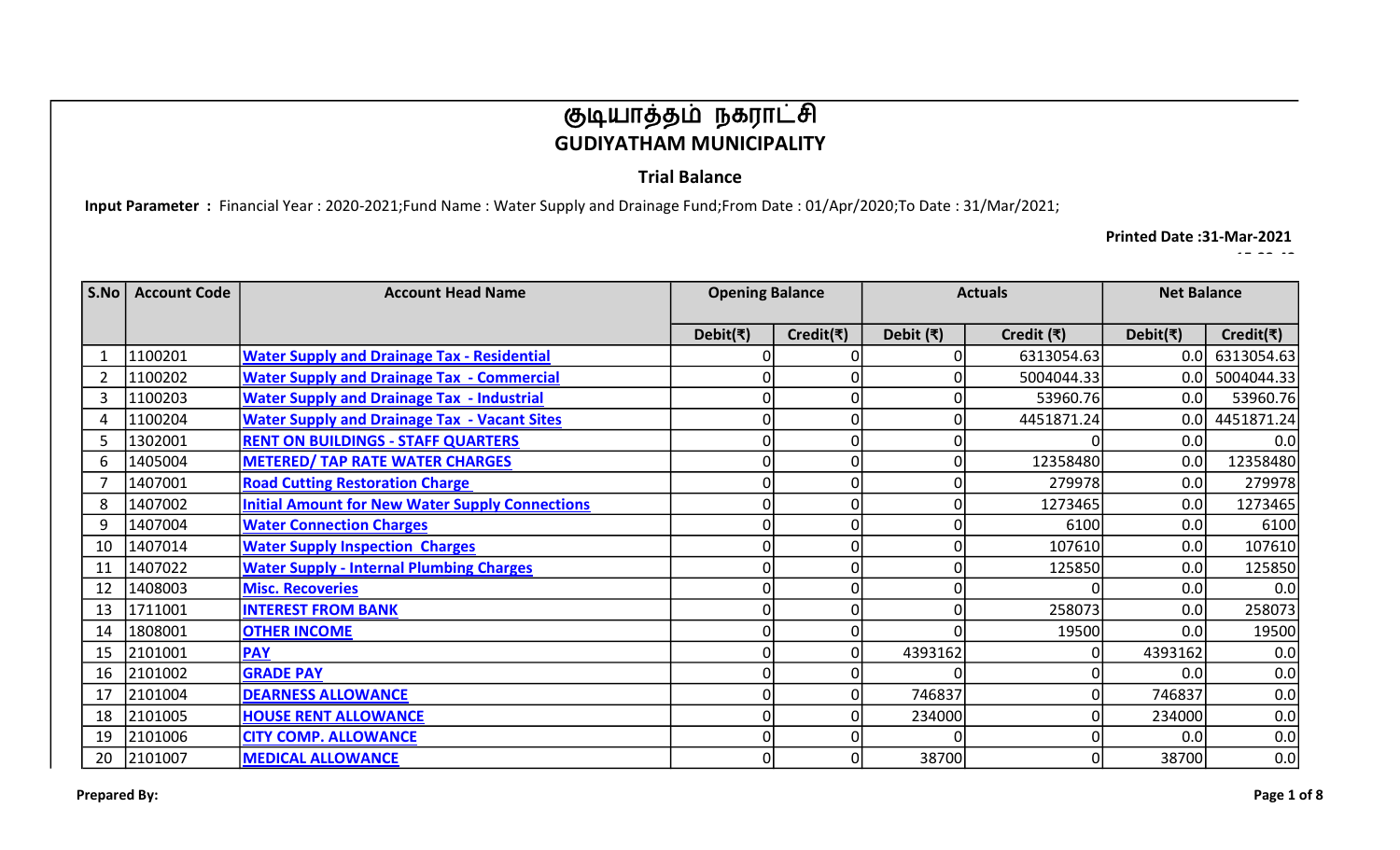### Trial Balance

Input Parameter : Financial Year : 2020-2021;Fund Name : Water Supply and Drainage Fund;From Date : 01/Apr/2020;To Date : 31/Mar/2021;

#### Printed Date :31-Mar-2021

| 21 | 2101008 | <b>OTHER ALLOWANCE</b>                                | $\mathbf 0$ | 0         |          | 01             | 0.0         | 0.0       |
|----|---------|-------------------------------------------------------|-------------|-----------|----------|----------------|-------------|-----------|
| 22 | 2101011 | <b>BONUS</b>                                          | 0           |           | 30000    | $\overline{0}$ | 30000       | 0.0       |
| 23 | 2102014 | <b>GROUP INSURANCE SCHEME - MANAGEMENT</b>            | 0           |           | 6930     | $\Omega$       | 6930        | 0.0       |
|    |         | <b>CONTRIBUTION</b>                                   |             |           |          |                |             |           |
| 24 | 2102015 | <b>CPF MANAGEMENT CONTRIBUTION</b>                    | 0           | ŋ         | 8003     | 01             | 8003        | 0.0       |
| 25 | 2102019 | <b>CONVEYANCE ALLOWANCE</b>                           | 0           |           | 40100    | 0              | 40100       | 0.0       |
| 26 | 2102020 | <b>WASHING ALLOWANCE</b>                              | 0           |           | 12200    | 0              | 12200       | 0.0       |
| 27 | 2102022 | <b>Hill Allowance</b>                                 | 0           |           |          | 01             | 0.0         | 0.0       |
| 28 | 2301002 | POWER CHARGES FOR WATER HEAD WORKS / PUMPING          | 0           | 0         | 2002708  | ΩI             | 2002708     | 0.0       |
|    |         | <b>STATIONS / BOOSTER STATIONS</b>                    |             |           |          |                |             |           |
| 29 | 2305009 | <b>MAINTENANCE EXPENSES - WATER SUPPLY</b>            | 0           | 0         | 6162311  | 01             | 6162311     | 0.0       |
| 30 | 2305011 | <b>MAINTENANCE CHARGES TO TWAD BOARD/ METRO WATER</b> | 0           | ŋ         | 94574191 | Οl             | 94574191    | 0.0       |
|    |         | <b>BOARD</b>                                          |             |           |          |                |             |           |
| 31 | 2407001 | <b>BANK CHARGES</b>                                   | 0           | 0         | 1598.26  | ΩI             | 1598.26     | 0.0       |
| 32 | 2801001 | <b>Taxes</b>                                          |             |           |          | 24203325       | 0.0         | 24203325  |
| 33 | 3109001 | <b>ACCUMULATED SURPLUS / DEFICIT</b>                  | 219162183.9 |           |          |                | 219162183.9 | 0.0       |
| 34 | 3111001 | <b>CONTRIBUTION FROM MUNICIPAL FUND</b>               |             | 143771442 |          |                | 0.0         | 143771442 |
| 35 | 3203001 | <b>CONTRIBUTIONS FROM THE GOVERNMENT</b>              | 0           | 29539629  |          |                | 0.0         | 29539629  |
| 36 | 3401001 | <b>Tender Deposit - Contractors.</b>                  | 0           | 1890627   |          | 119492         | 0.0         | 2010119   |
| 37 | 3401003 | <b>SECURITY DEPOSIT - CONTRACTORS</b>                 | 0           | 325168    |          | 389385         | 0.0         | 714553    |
| 38 | 3401004 | <b>RETENTION AMOUNT</b>                               | 0           | 8929      |          |                | 0.0         | 8929      |
| 39 | 3501003 | <b>ACCOUNTS PAYABLE - CONTRACTORS</b>                 | 0           | 325353    | 7787826  | 7462473        | 0.0         | 0.0       |
| 40 | 3501005 | <b>ACCOUNTS PAYABLE EXPENSES</b>                      | 0           |           | 7846178  | 7896158        | 0.0         | 49980     |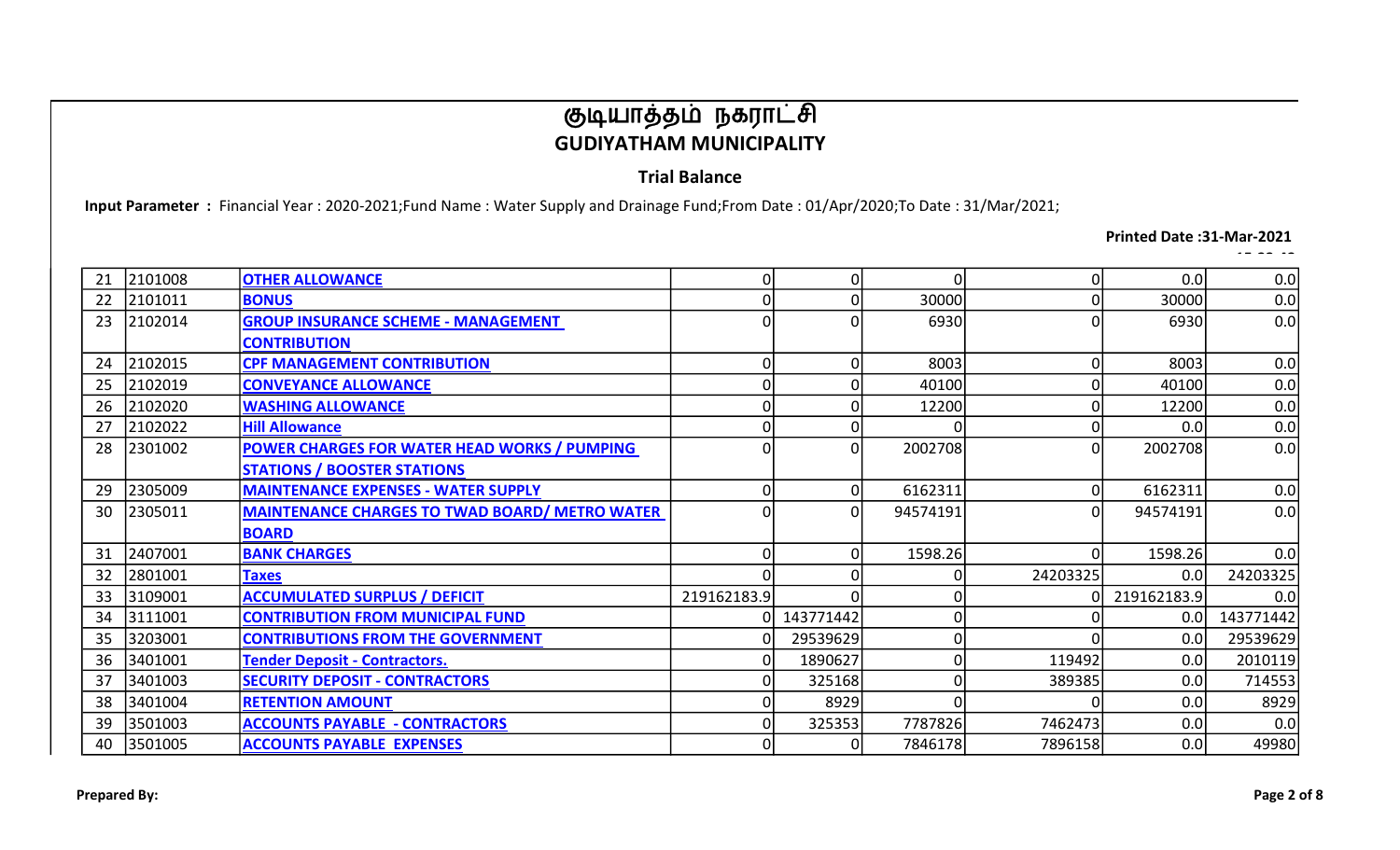### Trial Balance

Input Parameter : Financial Year : 2020-2021;Fund Name : Water Supply and Drainage Fund;From Date : 01/Apr/2020;To Date : 31/Mar/2021;

#### Printed Date :31-Mar-2021

| 41 | 3501008 | <b>OTHERS PAYABLE</b>                                    | 0              | 44573    |          | $\Omega$       | 0.0 | 44573    |
|----|---------|----------------------------------------------------------|----------------|----------|----------|----------------|-----|----------|
| 42 | 3501009 | <b>WATE SUPPLY MAINTENANCE - PAYABLE TO TWAD BOARD /</b> | οl             | 14707351 | 94574191 | 94574191       | 0.0 | 14707351 |
|    |         | <b>METRO WATER BOARD</b>                                 |                |          |          |                |     |          |
| 43 | 3501101 | <b>SALARIES &amp; WAGES PAYABLE</b>                      | 0              | 01       | 4113779  | 4339648        | 0.0 | 225869   |
| 44 | 3501104 | <b>GROUP INSURANCE SCHEME - MANAGEMENT</b>               | οl             | 104940   |          | 0              | 0.0 | 104940   |
|    |         | <b>CONTRIBUTION PAYABLE</b>                              |                |          |          |                |     |          |
| 45 | 3502001 | <b>PROVIDENT FUND RECOVERIES</b>                         | 0l             | 303917   | 966400   | 941500         | 0.0 | 279017   |
| 46 | 3502003 | <b>RD RECOVERIES</b>                                     | $\Omega$       | 4200     |          | n              | 0.0 | 4200     |
| 47 | 3502004 | <b>L.I.C. POLICES PREMIUM RECOVERIES</b>                 | $\Omega$       | 3024     | 22680    | 19656          | 0.0 | 0.0      |
| 48 | 3502005 | <b>SPECIAL PROVIDENT FUND-CUM- GRATUITY SCHEME -</b>     | $\overline{0}$ | 12180    | 2300     | 4940           | 0.0 | 14820    |
|    |         | <b>RECOVERIES</b>                                        |                |          |          |                |     |          |
| 49 | 3502006 | <b>F.B.F. / GROUP INSURANCE SCHEME RECOVERIES</b>        | 0              | 1320     | 2520     | 7740           | 0.0 | 6540     |
| 50 | 3502009 | <b>It Deduction</b>                                      | $\Omega$       | 18756    | 26304    | 26304          | 0.0 | 18756    |
| 51 | 3502011 | <b>COURT RECOVERIES</b>                                  | $\overline{0}$ | 31195    |          | n              | 0.0 | 31195    |
| 52 | 3502013 | <b>INCOME TAX DEDUCTIONS - CONTRACTORS</b>               |                | 13961    | 261356   | 263370         | 0.0 | 15975    |
| 53 | 3502014 | <b>OTHER RECOVERIES</b>                                  | $\overline{0}$ | 601795   |          | O              | 0.0 | 601795   |
| 54 | 3502015 | <b>VAT - PAYABLE</b>                                     | $\Omega$       | 175226   |          | $\overline{0}$ | 0.0 | 175226   |
| 55 | 3502016 | <b>ROYALTY PAYABLE</b>                                   | $\Omega$       | 1074191  |          | $\Omega$       | 0.0 | 1074191  |
| 56 | 3502017 | <b>SERVICE TAX PAYABLE</b>                               | $\Omega$       | 85692    |          | ∩              | 0.0 | 85692    |
| 57 | 3502021 | <b>CPF SUBSCRIPTION RECOVERIES</b>                       | $\overline{0}$ | 654333   | 121300   | 105294         | 0.0 | 638327   |
| 58 | 3502023 | <b>Health Fund Subscription</b>                          | $\Omega$       | 195695   |          | 20880          | 0.0 | 216575   |
| 59 | 3502025 | <b>Manual Workers Genenral Welfare Fund</b>              | $\Omega$       | 265440   |          | 110138         | 0.0 | 375578   |
| 60 | 3502032 | <b>CGST - PAYABLE</b>                                    | $\Omega$       | 4064     | 114748   | 119272         | 0.0 | 8588     |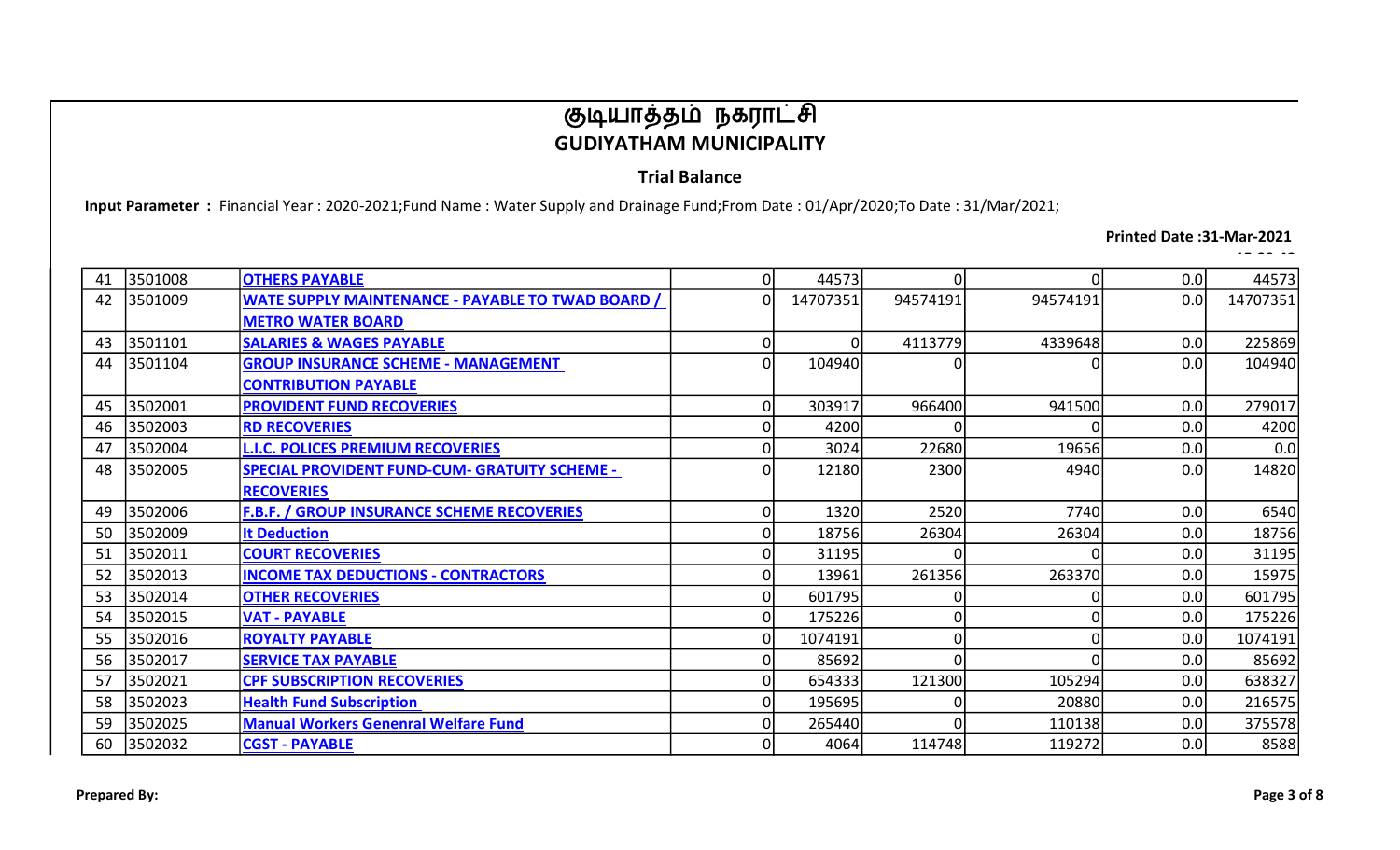### Trial Balance

Input Parameter : Financial Year : 2020-2021;Fund Name : Water Supply and Drainage Fund;From Date : 01/Apr/2020;To Date : 31/Mar/2021;

#### Printed Date :31-Mar-2021

| 61 | 3502033 | <b>SGST - PAYABLE</b>                                     | 0            | 4064     | 114748 | 119272 | 0.0      | 8588     |
|----|---------|-----------------------------------------------------------|--------------|----------|--------|--------|----------|----------|
| 62 | 3502035 | <b>One Day Salary .Recovery Payable</b>                   |              |          | 13540  | 13540  | 0.0      | 0.0      |
| 63 | 3502036 | <b>Audit Objection - Recoveries payable</b>               |              |          |        |        | 0.0      | 0.0      |
| 64 | 3503001 | <b>Recoveries - Payable to Other Municipalities</b>       | 0            |          |        |        | 0.0      | 0.0      |
| 65 | 3503003 | <b>WATER SUPPLY AND DRAINAGE TAX - PAYABLE CURRENT /</b>  | $\Omega$     | 600000   |        |        | 0.0      | 600000   |
|    |         | <b>ARREARS</b>                                            |              |          |        |        |          |          |
| 66 | 3504101 | <b>ADVANCE COLLECTION OF PROPERTY TAX</b>                 | 0            | 486866   |        | 0      | 0.0      | 486866   |
| 67 | 3504102 | <b>ADVANCE COLLECTION - OTHER REVENUES</b>                | <sup>0</sup> | 3120     |        | Οl     | 0.0      | 3120     |
| 68 | 3603001 | <b>PROVISION FOR DOUBTFUL COLLECTION OF REVENUE ITEMS</b> | 0            | 11980468 |        |        | 0.0      | 11980468 |
|    |         |                                                           |              |          |        |        |          |          |
| 69 | 4101001 | <b>LAND -GROSS BLOCK</b>                                  | 2095439      | 0        |        | οI     | 2095439  | 0.0      |
| 70 | 4102001 | <b>BUILDINGS - GROSS BLOCK</b>                            | 383560       | 0        |        |        | 383560   | 0.0      |
| 71 | 4103003 | <b>ROADS &amp; PAVEMENTS - CONCRETE - GROSS BLOCK</b>     | 62986        | 0        |        |        | 62986    | 0.0      |
| 72 | 4103102 | <b>DRAINAGE AND SEWERAGE PIPES, CONDUITS, CHANNELS</b>    | 1591663      | O        |        | Ωl     | 1591663  | 0.0      |
|    |         | <b>ETC. - GROSS BLOCK</b>                                 |              |          |        |        |          |          |
| 73 | 4103201 | <b>WATER SUPPLY - HEAD WORKS, OHT ETC. AND WATER</b>      | 31620823     | O        |        | Οl     | 31620823 | 0.0      |
|    |         | <b>SUPPLY MAINS - GROSS BLOCK</b>                         |              |          |        |        |          |          |
| 74 | 4103202 | <b>GROUND WATER WELLS/ DEEP BORE WELLS - GROSS BLOCK</b>  | 74037869     | $\Omega$ |        | Ωl     | 74037869 | 0.0      |
|    |         |                                                           |              |          |        |        |          |          |
| 75 | 4103203 | <b>RESERVOIRS - GROSS BLOCK</b>                           | 165707       | 0        |        | 01     | 165707   | 0.0      |
| 76 | 4104001 | <b>PLANT AND MACHINERIES - GROSS BLOCK</b>                | 5233709      | 0        |        |        | 5233709  | 0.0      |
| 77 | 4104003 | <b>HAND PUMPS - INDIAN MARK II - GROSS BLOCK</b>          | 165779       | O        |        | ΩI     | 165779   | 0.0      |
| 78 | 4105002 | <b>LIGHT VEHICLES - GROSS BLOCK</b>                       | 736147       | 0        |        | 01     | 736147   | 0.0      |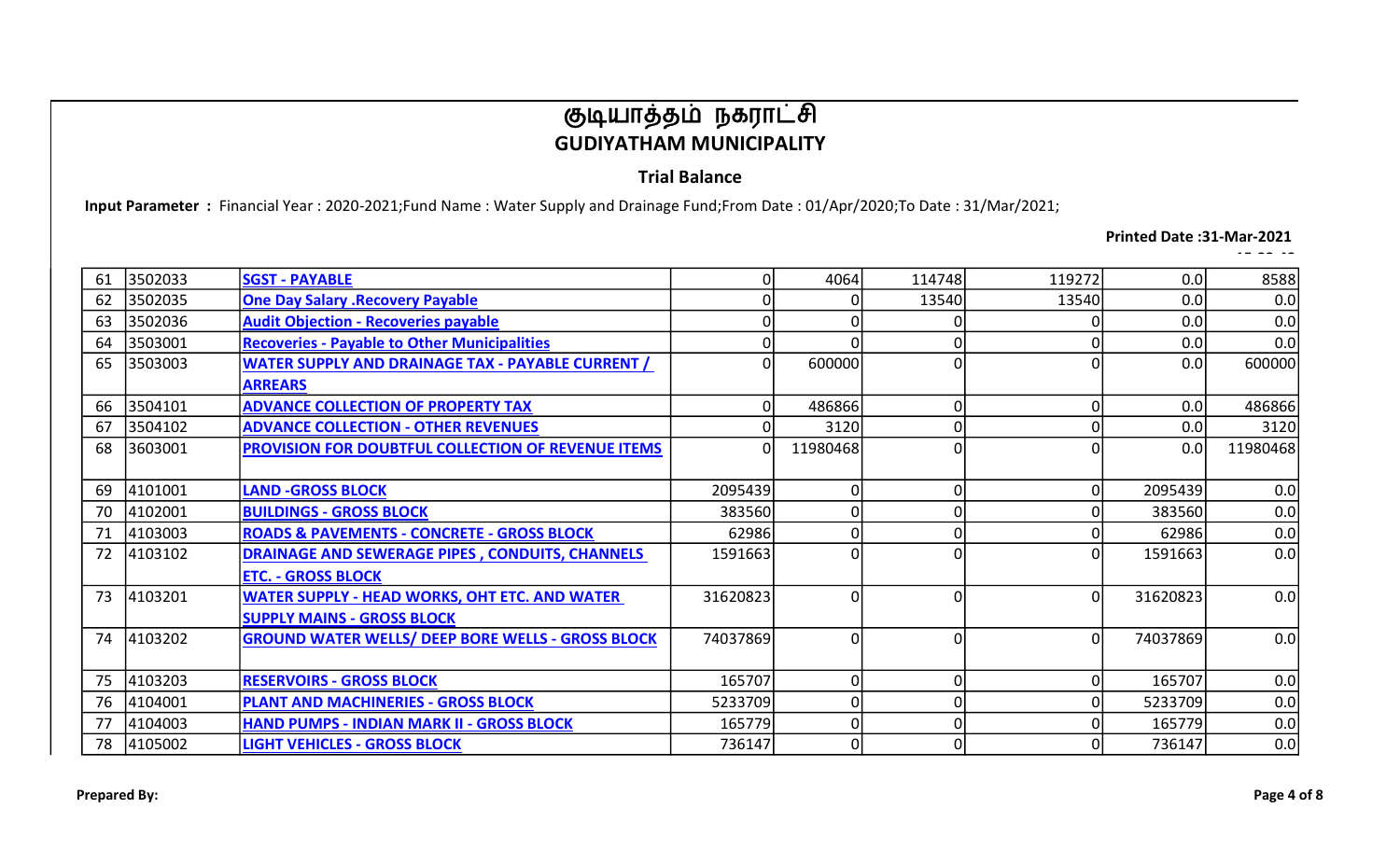### Trial Balance

Input Parameter : Financial Year : 2020-2021;Fund Name : Water Supply and Drainage Fund;From Date : 01/Apr/2020;To Date : 31/Mar/2021;

#### Printed Date :31-Mar-2021

| 79 | 4107002 | <b>ELECTRICAL INSTALLATIONS - LAMPS / TUBE LIGHT FITTINGS</b> | 681104 | 0        | ΩI       | ΩI       | 681104  | 0.0      |
|----|---------|---------------------------------------------------------------|--------|----------|----------|----------|---------|----------|
|    |         | <b>GROSS BLOCK</b>                                            |        |          |          |          |         |          |
| 80 | 4112001 | <b>BUILDINGS - ACCUMULATED DEPRECIATION</b>                   | 0      | 282157   | 01       | 01       | 0.0     | 282157   |
| 81 | 4113003 | <b>ROADS &amp; PAVEMENTS - CONCRETE - ACCUMULATED</b>         |        | 31494    |          |          | 0.0     | 31494    |
|    |         | <b>DEPRECIATION</b>                                           |        |          |          |          |         |          |
| 82 | 4113005 | <b>ROADS &amp; PAVEMENTS - OTHERS - ACCUMULATED</b>           | 0      | 2910     | ΩI       | ΩI       | 0.0     | 2910     |
|    |         | <b>DEPRECIATION</b>                                           |        |          |          |          |         |          |
| 83 | 4113102 | <b>DRAINAGE SEWERAGE PIPES, CONDUITS ETC. -</b>               | 0      | 390111   | ΩI       | 0        | 0.0     | 390111   |
|    |         | <b>ACCUMALATED DEPRECIATION</b>                               |        |          |          |          |         |          |
| 84 | 4113201 | <b>HEAD WORKS, OHT ETC. WATER SUPPLY MAINS -</b>              |        | 46580265 | ΩI       |          | 0.0     | 46580265 |
|    |         | <b>ACCUMALATED DEPRECIAITION</b>                              |        |          |          |          |         |          |
| 85 | 4113202 | <b>GROUND WATER WELLS/ DEEP BORE WELLS - ACCUMALTED</b>       |        | 85501195 | ΩI       |          | 0.0     | 85501195 |
|    |         | <b>DEPRECIATION</b>                                           |        |          |          |          |         |          |
| 86 | 4113203 | <b>RESERVOIRS - ACCUMULATED DEPRECIATION</b>                  | 0      | 98955    | 01       | $\Omega$ | 0.0     | 98955    |
| 87 | 4114001 | PLANT & MACHINERY - ACCUMULATED DEPRECIATION                  | 0      | 7578265  |          |          | 0.0     | 7578265  |
| 88 | 4114003 | HAND PUMPS - INDIA MARK (II) - ACCUMULATED                    | n      | 232091   | n١       |          | 0.0     | 232091   |
|    |         | <b>DEPRECIATION</b>                                           |        |          |          |          |         |          |
| 89 | 4115003 | <b>OTHER VEHICLES - ACCUMULATED DEPRECIATION</b>              | 0      | 1468458  | n١       | $\Omega$ | 0.0     | 1468458  |
| 90 | 4117002 | <b>ELECTIRCAL INSTALLATIONS - LAMPS &amp; TUBE LIGHTS</b>     | ŋ      | 591304   | n١       |          | 0.0     | 591304   |
|    |         | <b>FITTINGS - ACCUMULATED DEPRECIATION</b>                    |        |          |          |          |         |          |
| 91 | 4117003 | <b>ELECTIRCAL INSTALLATIONS - OTHERS - ACCUMULATED</b>        | O      | 817324   | $\Omega$ |          | 0.0     | 817324   |
|    |         | <b>DEPRECIATION</b>                                           |        |          |          |          |         |          |
| 92 | 4121001 | <b>PROJECTS - IN - PROGRESS ACCOUNT</b>                       | 01     |          | 3299890  | Οl       | 3299890 | 0.0      |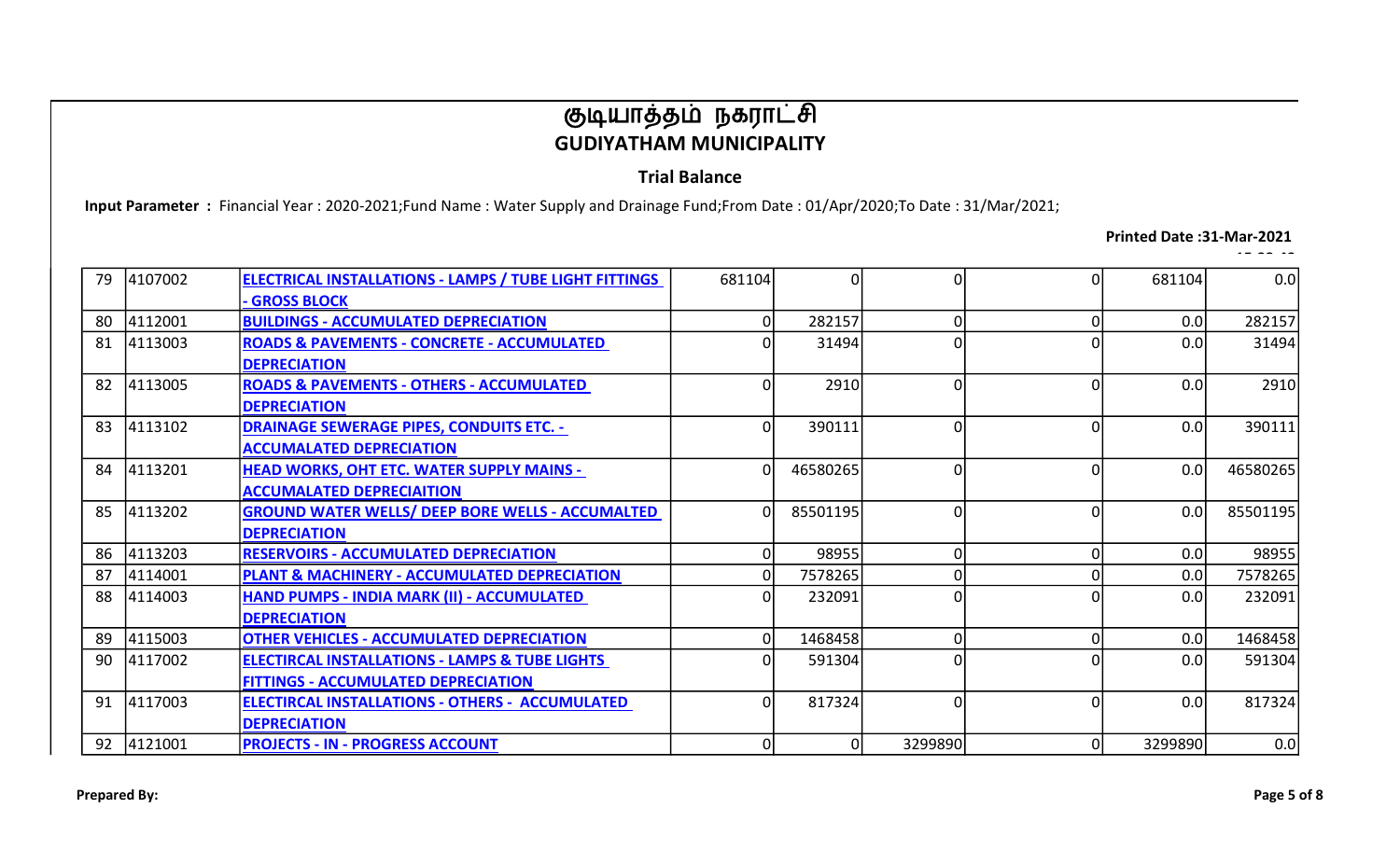### Trial Balance

Input Parameter : Financial Year : 2020-2021;Fund Name : Water Supply and Drainage Fund;From Date : 01/Apr/2020;To Date : 31/Mar/2021;

#### Printed Date :31-Mar-2021

| 93  | 4122001     | <b>PROJECTS - IN - PROGRESS ACCOUNT</b>                             | 0        |          | 5007721    | ΩI       | 5007721    | 0.0   |
|-----|-------------|---------------------------------------------------------------------|----------|----------|------------|----------|------------|-------|
| 94  | 4311903     | <b>PROFESSION TAX - RECOVERABLE - CURRENT</b>                       | 0        |          |            | 22500    | 0.0        | 22500 |
| 95  | 4311907     | <b>Water Supply and Drainage Tax - Recoverable - Residential -</b>  | $\Omega$ | $\Omega$ | 6313054.63 | 1175627  | 5137427.63 | 0.0   |
|     |             | <b>Current</b>                                                      |          |          |            |          |            |       |
| 96  | 4311908     | <b>Water Supply and Drainage Tax - Recoverable - Commercial -</b>   | 0        | $\Omega$ | 5004044.33 | 901515   | 4102529.33 | 0.0   |
|     |             | <b>Current</b>                                                      |          |          |            |          |            |       |
| 97  | 4311909     | <b>Water Supply and Drainage Tax - Recoverable - Industrial -</b>   | 0        | 0        | 53960.76   | 28282    | 25678.76   | 0.0   |
|     |             | <b>Current</b>                                                      |          |          |            |          |            |       |
| 98  | 4311910     | <b>Water Supply and Drainage Tax - Recoverable - Vacant Sites -</b> | $\Omega$ | $\Omega$ | 4451871.24 | 28808    | 4423063.24 | 0.0   |
|     |             | <b>Current</b>                                                      |          |          |            |          |            |       |
| 99  | 4311912     | <b>Water Supply and Drainage Tax - Recoverable - Residential -</b>  | 3561623  | $\Omega$ | 610216     | 482976   | 3688863    | 0.0   |
|     |             | <b>Arrears</b>                                                      |          |          |            |          |            |       |
|     | 100 4311913 | <b>Water Supply and Drainage Tax - Recoverable - Commercial -</b>   | 322891   | 0        | 69290      | 152040   | 240141     | 0.0   |
|     |             | <b>Arrears</b>                                                      |          |          |            |          |            |       |
|     | 101 4311914 | <b>Water Supply and Drainage Tax - Recoverable - Industrial -</b>   | 5880     | $\Omega$ | ΩI         | 2691     | 3189       | 0.0   |
|     |             | <b>Arrears</b>                                                      |          |          |            |          |            |       |
|     | 102 4311915 | <b>Water Supply and Drainage Tax - Recoverable - Vacant Sites -</b> | 346617   | $\Omega$ | 23523819   | 265601   | 23604835   | 0.0   |
|     |             | <b>Arrears</b>                                                      |          |          |            |          |            |       |
| 103 | 4313003     | <b>WATER CHARGES RECOVERABLE - CURRENT</b>                          | $\Omega$ | n        | 12358480   | 6134561  | 6223919    | 0.0   |
| 104 | 4313004     | <b>WATER CHARGES RECOVERABLE - ARREARS</b>                          | 11834543 |          |            | 1689717  | 10144826   | 0.0   |
| 105 | 4501001     | <b>Cash Account</b>                                                 | 0        |          | 12043582   | 12043582 | 0.0        | 0.0   |
| 106 | 4502001     | <b>Cheque Account</b>                                               | 0        |          | 32200      | 32200    | 0.0        | 0.0   |
| 107 | 4502107     | RF-PAYMENT-CB-A/C NO.950101040474                                   | 0        |          | 2200000    |          | 2200000    | 0.0   |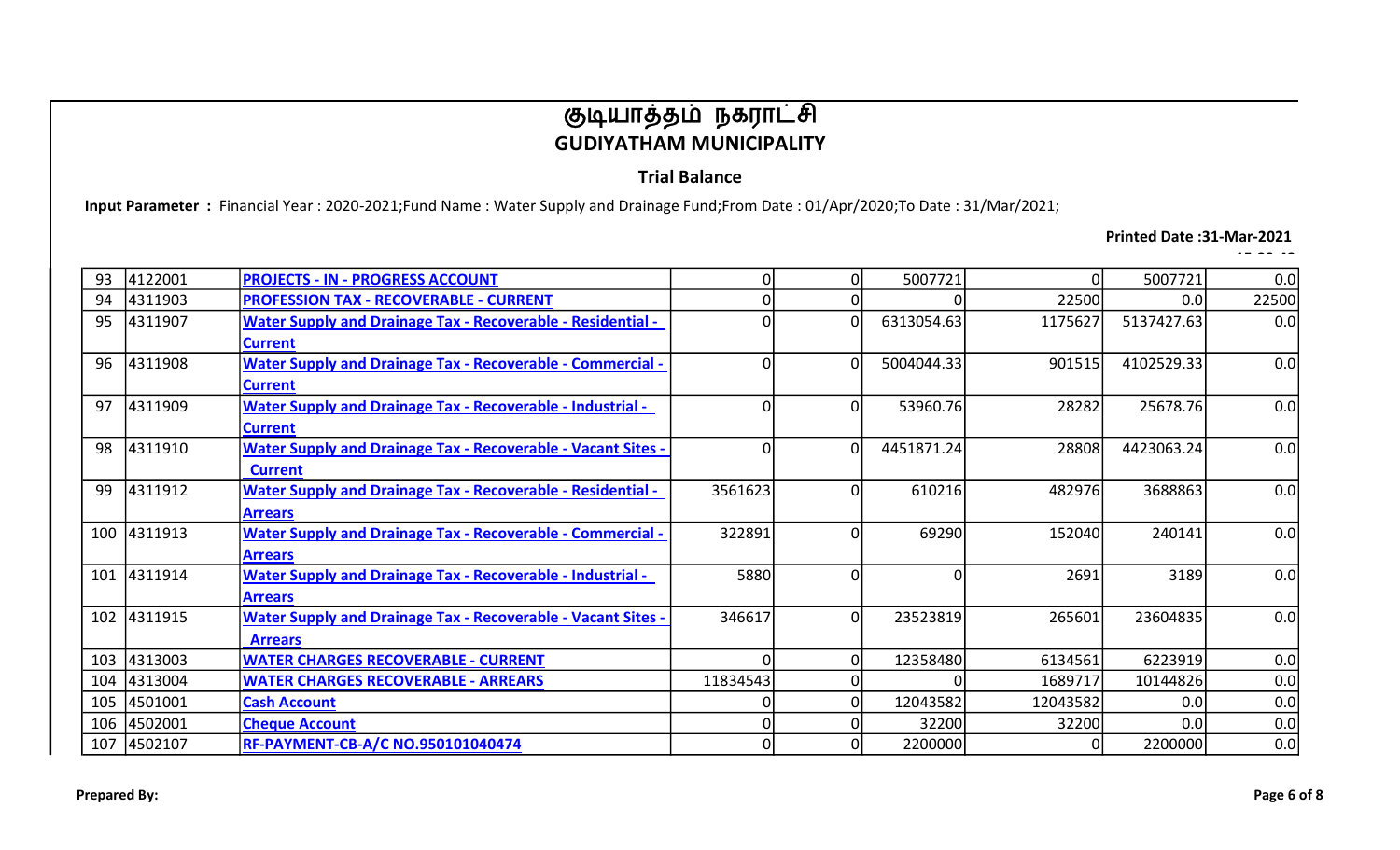### Trial Balance

Input Parameter : Financial Year : 2020-2021;Fund Name : Water Supply and Drainage Fund;From Date : 01/Apr/2020;To Date : 31/Mar/2021;

#### Printed Date :31-Mar-2021

| 108 | 4502112     | WS-REC&PAY-WSP-CB-A/C NO.950101040481               | 1261314.85 |           | 30634851    | 111966029.9 | 0.0       | 80069864  |
|-----|-------------|-----------------------------------------------------|------------|-----------|-------------|-------------|-----------|-----------|
| 109 | 4502113     | WS-DEP-REC&PAY-CBI-A/C NO.1874857010                | 889686.29  |           | 1399004     | 1900058.41  | 388631.88 | 0.0       |
| 110 | 4502501     | <b>ONLINE COLLECTION-A/C-500101010962665 - CUB</b>  |            |           | 505785      |             | 505785    | 0.0       |
| 111 | 4502601     | <b>ONLINE COLLECTION A/C-500101010962665 CUB</b>    | 104190     |           | 92754       |             | 196944    | 0.0       |
|     | 112 4504111 | WS-ESCROW - INTERNAL PLUMPING -A/C-CB-0950201001723 |            |           | ΩI          | 6203380     | 0.0       | 6203380   |
|     |             |                                                     |            |           |             |             |           |           |
| 113 | 4601001     | <b>FESTIVAL ADVANCE</b>                             | 60000      |           | 100000      | 101000      | 59000     | 0.0       |
| 114 | 4601002     | <b>EDUCATION ADVANCE</b>                            |            |           |             |             | 0.0       | 0.0       |
| 115 | 4605010     | <b>Advance Recoverable Expenses</b>                 | 129500     |           |             | ΩI          | 129500    | 0.0       |
| 116 | 4606001     | <b>DEPOSITS - RECOVERABLE:</b>                      | 133452     |           | ΩI          |             | 133452    | 0.0       |
| 117 | 4702003     | <b>PAYABLE TO GENERAL FUND</b>                      |            | 3774619   | ΩI          | 17800000    | 0.0       | 21574619  |
|     |             | Total                                               | 354586667  | 354586667 | 331919133.2 | 331919133.2 | 513703106 | 513703106 |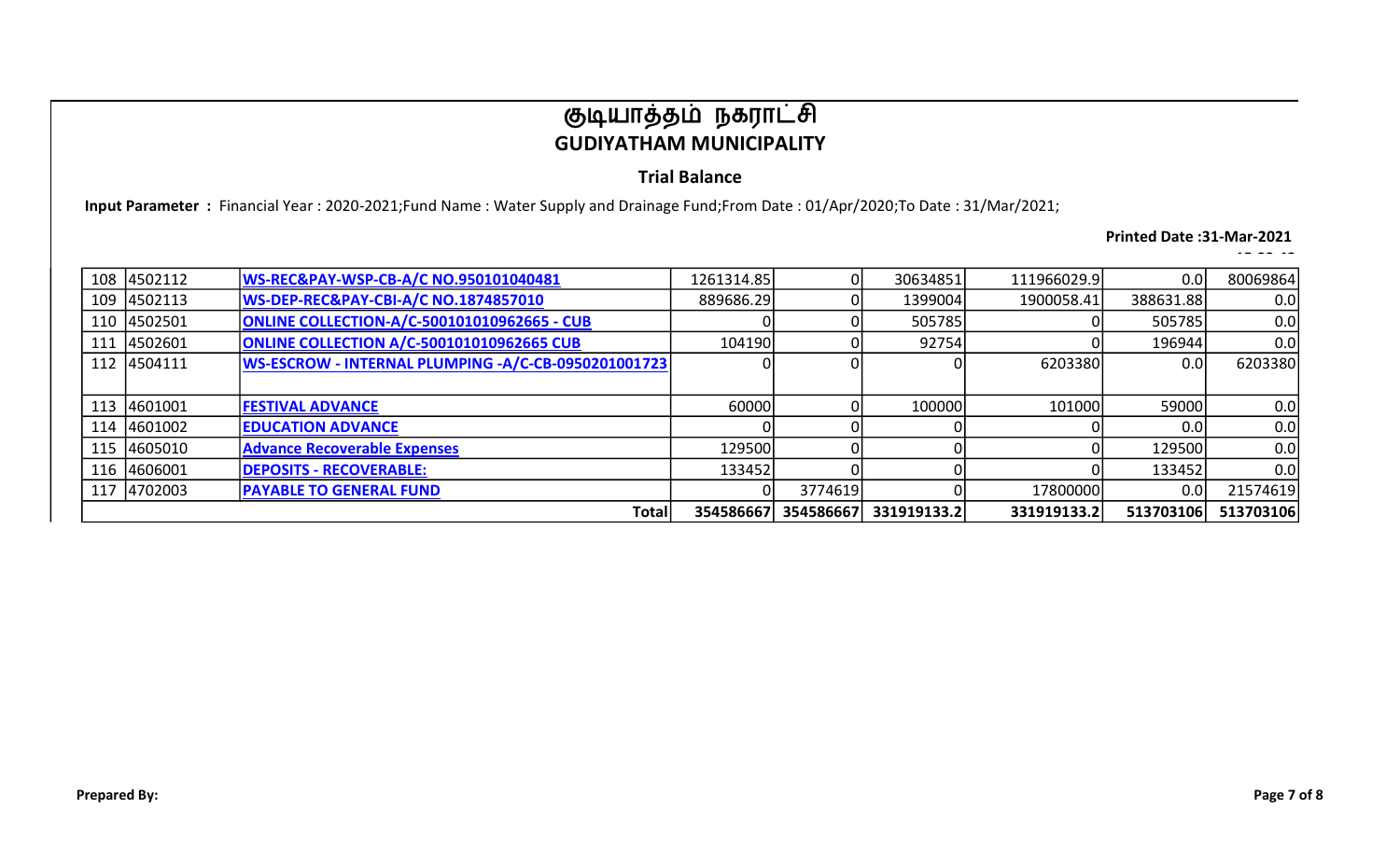**Trial Balance** 

parameter: Financial Year: 2020-2021;Fund Name: Water Supply and Drainage Fund;From Date: 01/Apr/2020;To Date: 31/Mar/2021;

|                    |                                                     |            |           |             |              | Printed Date:31-Mar-2021 |           |
|--------------------|-----------------------------------------------------|------------|-----------|-------------|--------------|--------------------------|-----------|
| 108 4502112        | WS-REC&PAY-WSP-CB-A/C NO.950101040481               |            |           |             | $+1.4 - 1.4$ |                          |           |
| $\sqrt{9}$ 4502113 | WS-DEP-REC&PAY-CBI-A/C NO.1874857010                | 1261314.85 |           | 30634851    | 111966029.9  | 0.0                      | 80069864  |
| 10 4502501         |                                                     | 889686.29  |           | 1399004     | 1900058.41   | 388631.88                | 0.0       |
| 4502601            | <b>ONLINE COLLECTION-A/C-500101010962665 - CUB</b>  |            |           | 505785      |              | 505785                   | 0.0       |
| 112 4504111        | ONLINE COLLECTION A/C-500101010962665 CUB           | 104190     |           | 92754       |              | 196944                   | 0.0       |
|                    | WS-ESCROW - INTERNAL PLUMPING -A/C-CB-0950201001723 |            |           |             | 6203380      | 0.0                      | 6203380   |
| 113 4601001        | <b>FESTIVAL ADVANCE</b>                             |            |           |             |              |                          |           |
| 114 4601002        | <b>EDUCATION ADVANCE</b>                            | 60000      |           | 100000      | 101000       | 59000                    | 0.0       |
| 115 4605010        | <b>Advance Recoverable Expenses</b>                 |            |           |             |              | 0.0                      | 0.0       |
| 116 4606001        | <b>DEPOSITS - RECOVERABLE:</b>                      | 129500     |           |             |              | 129500                   | 0.0       |
| 117 4702003        | <b>PAYABLE TO GENERAL FUND</b>                      | 133452     |           |             |              | 133452                   | 0.0       |
|                    |                                                     |            | 3774619   |             | 17800000     | 0.0                      | 21574619  |
|                    | Total                                               | 354586667  | 354586667 | 331919133.2 | 331919133.2  | 513703106                | 513703106 |

**COMMISSIONER** Gudiyattam Municipality.  $\sum_{1\cdot 4^{(2)}}$ 

Page 7 of 8

**CAUSE** 

**trepared By:** 

A MAIL DIRECTOR

Y,

 $\mathcal{B}^{(i)}$ 

*<i><u>ANTERNATION</u>*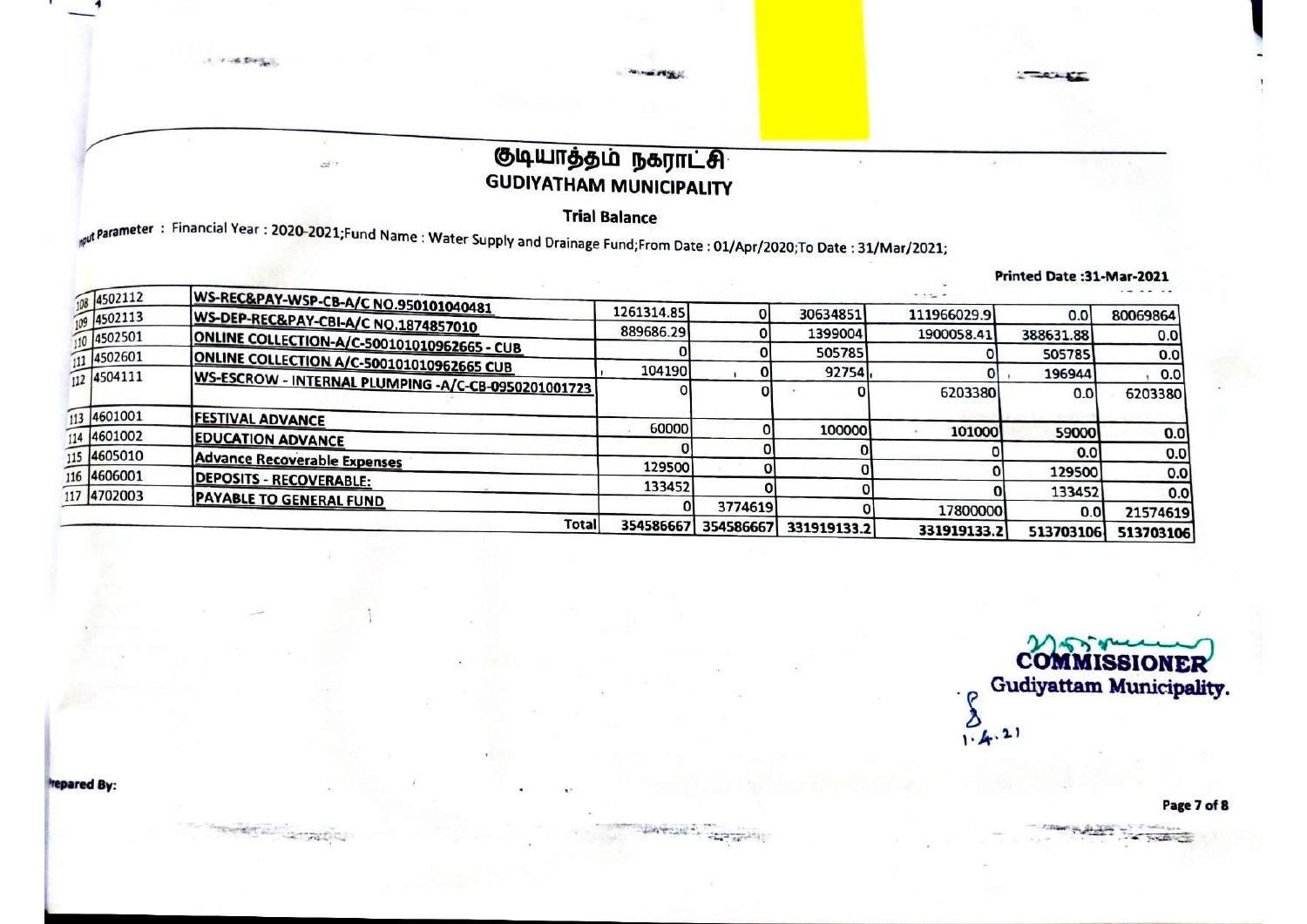**SOUTATION MUNICIPALITY** 

# **GUDIYATHAM MUNICIPALITY** குடியாத்தம் நகராட்சி

**Income And Expenditure Statement** 

Input Parameter: Financial Year: 2020-2021; Fund Name: Water Supply and Drainage Fund; From Date: 01/Apr/2020; To Date:

| Generated Date : 31-Mar-2021 15:26 | $ \mathsf{P}$ $\mathsf{P}$ and brandge rand, rom better |                    |                                                  |         |  |
|------------------------------------|---------------------------------------------------------|--------------------|--------------------------------------------------|---------|--|
| Previous Year Amount (2)           | <b>Current Year Amount(3)</b>                           | <b>Shedule No.</b> | <b>Description of items</b>                      | Code No |  |
|                                    |                                                         | Income             |                                                  |         |  |
|                                    | 15822930.96                                             | <u> -1</u>         | <b>Tax Revenue</b>                               | 110     |  |
|                                    |                                                         | L <sub>3</sub>     | Rental Income from Municipal Properties          | 130     |  |
|                                    | 14151483                                                | $I - 4$            | Fees & User Charges                              | 140     |  |
|                                    | 258073                                                  | $1-8$              | Interest Earned                                  | 171     |  |
|                                    | 19500                                                   | $1-9$              | Other Income                                     | 180     |  |
|                                    | 30251986.96                                             | Total              |                                                  |         |  |
|                                    |                                                         | <b>Expenditure</b> |                                                  |         |  |
|                                    | 5509932                                                 | $1 - 10$           | <b>Establishment Expenses</b>                    | 210     |  |
|                                    | 102739210                                               | $1 - 12$           | <b>Operations &amp; Maintenance</b>              | 230     |  |
|                                    | 1598.26                                                 | $1 - 13$           | Interest & Finance Charges                       | 240     |  |
|                                    | $-24203325$                                             | $1 - 18$           | <b>Prior Period Item</b>                         |         |  |
|                                    | 84047415.26                                             | Total              |                                                  | 280     |  |
|                                    | 53795428.3                                              |                    | 3109002-Gross Deficit of Expenditure over Income |         |  |

**COMMISSIONER** Gudiyattam Municipality.  $\overline{Q}$  $0, 2, 2$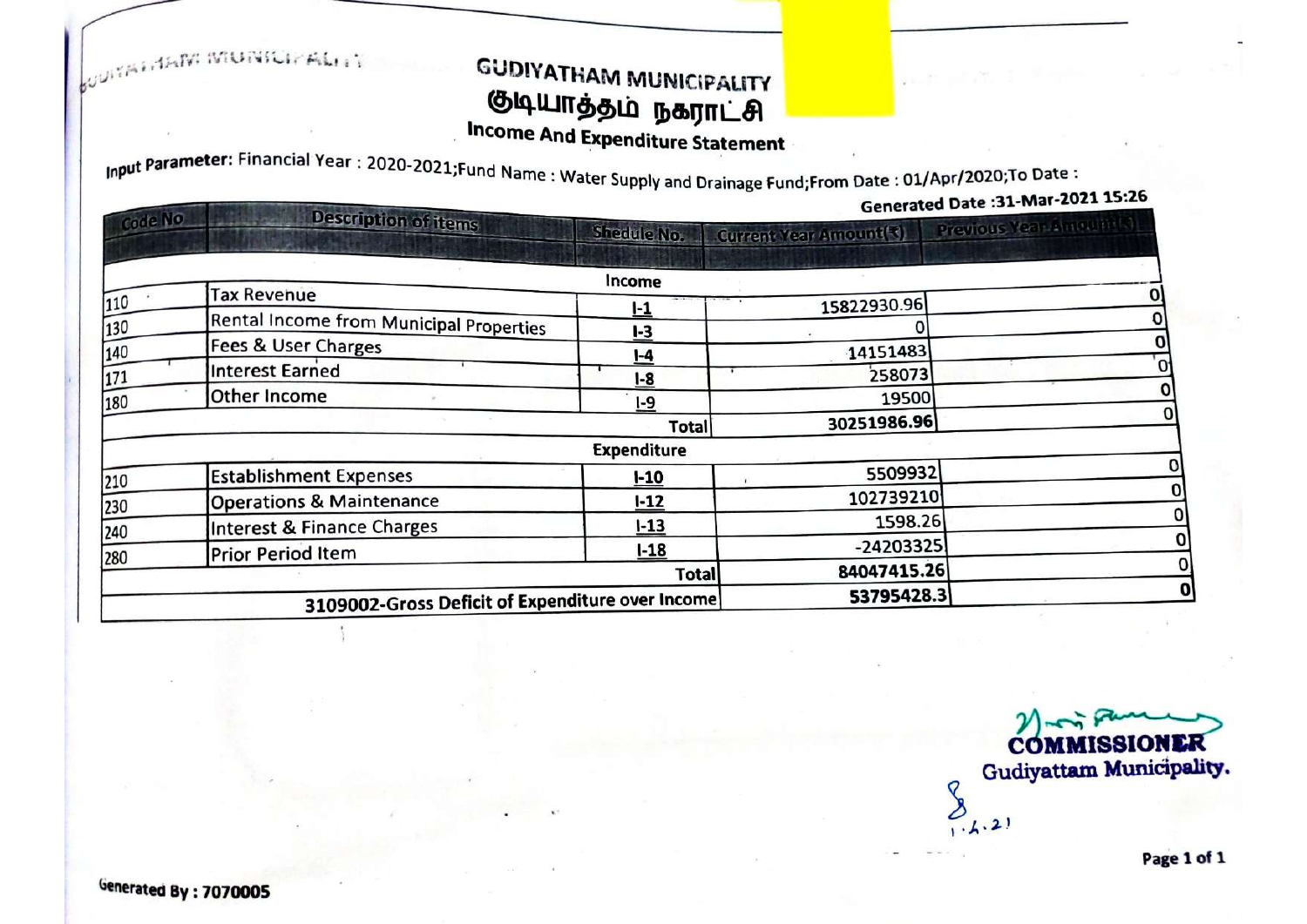# GUDIYATHAM MUNICIPALITY குடியாத்தம் நகராட்சி

### Income And Expenditure Statement

Input Parameter: Financial Year : 2020-2021;Fund Name : Water Supply and Drainage Fund;From Date : 01/Apr/2020;To Date :

31/Mar/2021; Generated Date :31-Mar-2021 15:22

| <b>Code No</b> | <b>Description of items</b>                     |              | <b>Current Year Amount</b> | <b>Previous Year Amount</b> |
|----------------|-------------------------------------------------|--------------|----------------------------|-----------------------------|
|                |                                                 |              |                            |                             |
|                | Income                                          |              |                            |                             |
| 1100201        | Water Supply and Drainage Tax - Residential     |              | 6313054.63                 |                             |
| 1100202        | Water Supply and Drainage Tax - Commercial      |              | 5004044.33                 |                             |
| 1100203        | Water Supply and Drainage Tax - Industrial      |              | 53960.76                   |                             |
| 1100204        | Water Supply and Drainage Tax - Vacant Sites    |              | 4451871.24                 |                             |
| 1302001        | RENT ON BUILDINGS - STAFF QUARTERS              |              |                            |                             |
| 1405004        | METERED/ TAP RATE WATER CHARGES                 |              | 12358480                   |                             |
| 1407001        | Road Cutting Restoration Charge                 |              | 279978                     | 0                           |
| 1407002        | Initial Amount for New Water Supply Connections |              | 1273465                    | 0                           |
| 1407004        | <b>Water Connection Charges</b>                 |              | 6100                       | 0                           |
| 1407014        | Water Supply Inspection Charges                 |              | 107610                     | 0                           |
| 1407022        | Water Supply - Internal Plumbing Charges        |              | 125850                     |                             |
| 1408003        | Misc. Recoveries                                |              |                            |                             |
| 1711001        | <b>INTEREST FROM BANK</b>                       |              | 258073                     |                             |
| 1808001        | <b>OTHER INCOME</b>                             |              | 19500                      |                             |
|                |                                                 | <b>Total</b> | 30251986.96                |                             |
|                | <b>Expenditure</b>                              |              |                            |                             |
| 2101001        | PAY                                             |              | 4393162                    | 0                           |
| 2101002        | <b>GRADE PAY</b>                                |              | 0                          | 0                           |
| 2101004        | <b>DEARNESS ALLOWANCE</b>                       |              | 746837                     | 0                           |
| 2101005        | <b>HOUSE RENT ALLOWANCE</b>                     |              | 234000                     | 0                           |
| 2101006        | <b>CITY COMP. ALLOWANCE</b>                     |              | 0                          | 0                           |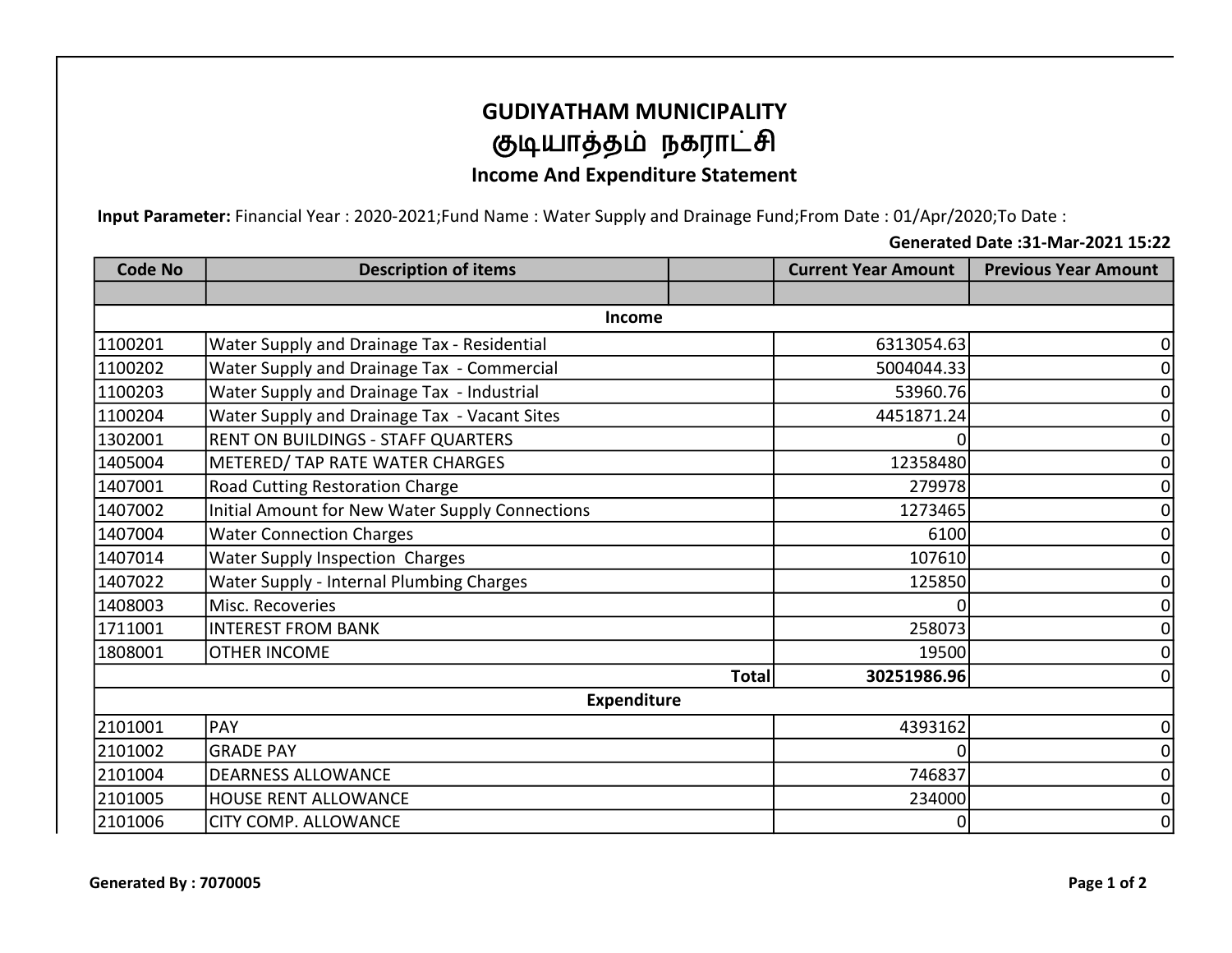| 2101007 | MEDICAL ALLOWANCE                                       | 38700       |  |
|---------|---------------------------------------------------------|-------------|--|
| 2101008 | <b>OTHER ALLOWANCE</b>                                  |             |  |
| 2101011 | <b>BONUS</b>                                            | 30000       |  |
| 2102014 | <b>GROUP INSURANCE SCHEME - MANAGEMENT CONTRIBUTION</b> | 6930        |  |
| 2102015 | <b>CPF MANAGEMENT CONTRIBUTION</b>                      | 8003        |  |
| 2102019 | CONVEYANCE ALLOWANCE                                    | 40100       |  |
| 2102020 | <b>WASHING ALLOWANCE</b>                                | 12200       |  |
| 2102022 | <b>Hill Allowance</b>                                   |             |  |
| 2301002 | POWER CHARGES FOR WATER HEAD WORKS / PUMPING STATIONS / | 2002708     |  |
| 2305009 | MAINTENANCE EXPENSES - WATER SUPPLY                     | 6162311     |  |
| 2305011 | MAINTENANCE CHARGES TO TWAD BOARD/ METRO WATER BOARD    | 94574191    |  |
| 2407001 | <b>BANK CHARGES</b>                                     | 1598.26     |  |
| 2801001 | Taxes                                                   | $-24203325$ |  |
|         | Total                                                   | 84047415.26 |  |
|         | 3109002-Gross Deficit of Expenditure over Income        | 53795428.3  |  |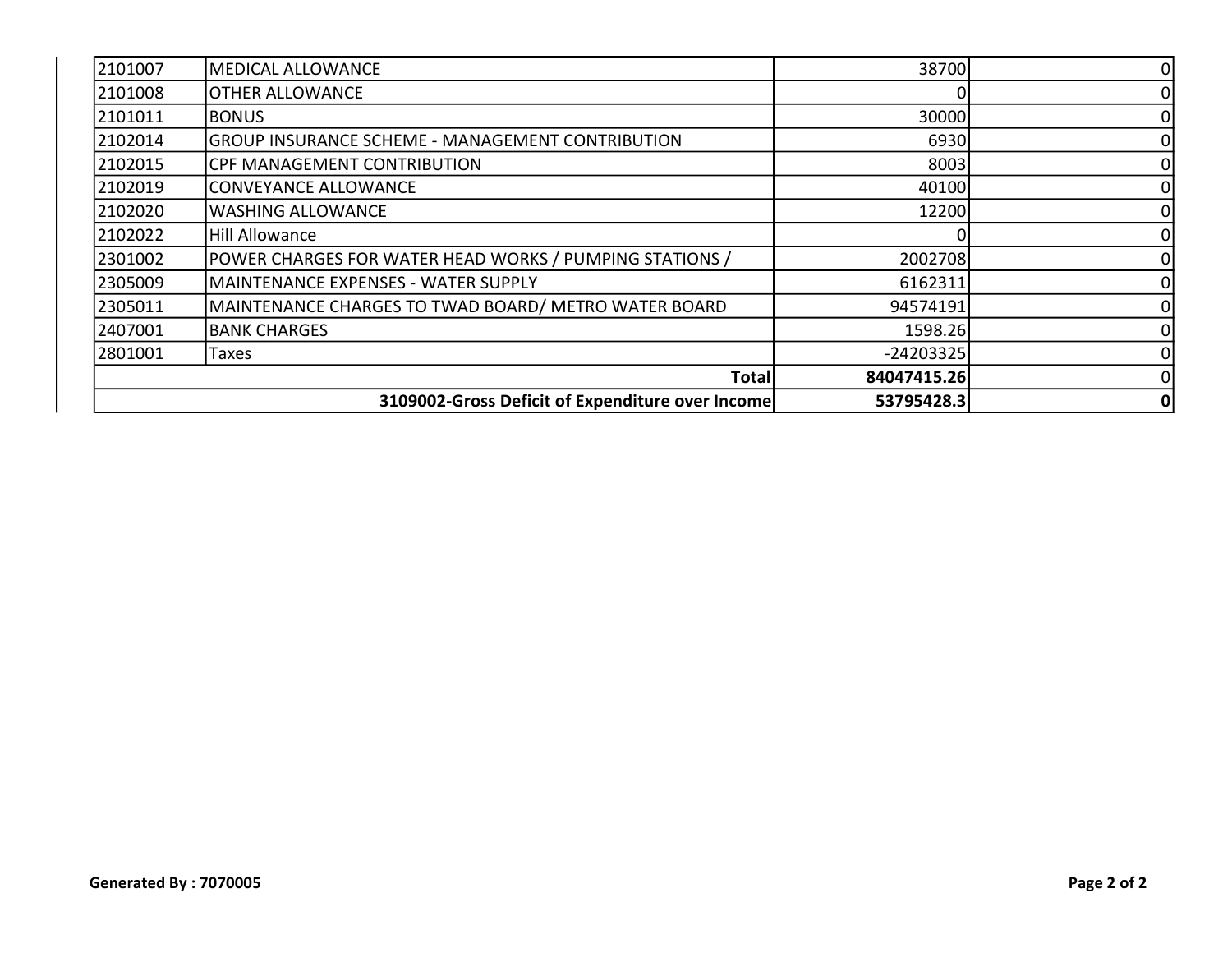Input Parameter : Financial Year : 2020-2021;Fund Name : Water Supply and Drainage Fund;From Date : 01/Apr/2020;To Date : 31-Mar-2021;

| <b>Code No</b> | <b>Description of items</b>                              | <b>Shedule No.</b> | Current Year Amount(₹) | Previous Year Amount(₹) |
|----------------|----------------------------------------------------------|--------------------|------------------------|-------------------------|
|                | <b>Liabilities</b>                                       |                    |                        |                         |
| 3109001        | <b>ACCUMULATED SURPLUS / DEFICIT</b>                     |                    | -272957612.2           | $-219162183.9$          |
| 3111001        | <b>CONTRIBUTION FROM MUNICIPAL FUND</b>                  |                    | 143771442              | 143771442               |
| 3203001        | CONTRIBUTIONS FROM THE GOVERNMENT                        |                    | 29539629               | 29539629                |
| 3401001        | Tender Deposit - Contractors.                            |                    | 2010119                | 1890627                 |
| 3401003        | SECURITY DEPOSIT - CONTRACTORS                           |                    | 714553                 | 325168                  |
| 3401004        | <b>RETENTION AMOUNT</b>                                  |                    | 8929                   | 8929                    |
| 3501003        | <b>ACCOUNTS PAYABLE - CONTRACTORS</b>                    |                    |                        | 325353                  |
| 3501005        | <b>ACCOUNTS PAYABLE EXPENSES</b>                         |                    | 49980                  | <sup>0</sup>            |
| 3501008        | <b>OTHERS PAYABLE</b>                                    |                    | 44573                  | 44573                   |
| 3501009        | WATE SUPPLY MAINTENANCE - PAYABLE TO TWAD BOARD /        |                    | 14707351               | 14707351                |
|                | <b>METRO WATER BOARD</b>                                 |                    |                        |                         |
| 3501101        | SALARIES & WAGES PAYABLE                                 |                    | 225869                 | Οl                      |
| 3501104        | GROUP INSURANCE SCHEME - MANAGEMENT CONTRIBUTION         |                    | 104940                 | 104940                  |
|                | <b>PAYABLE</b>                                           |                    |                        |                         |
| 3502001        | <b>PROVIDENT FUND RECOVERIES</b>                         |                    | 279017                 | 303917                  |
| 3502003        | <b>IRD RECOVERIES</b>                                    |                    | 4200                   | 4200                    |
| 3502004        | L.I.C. POLICES PREMIUM RECOVERIES                        |                    |                        | 3024                    |
| 3502005        | SPECIAL PROVIDENT FUND-CUM- GRATUITY SCHEME - RECOVERIES |                    | 14820                  | 12180                   |
|                |                                                          |                    |                        |                         |
| 3502006        | F.B.F. / GROUP INSURANCE SCHEME RECOVERIES               |                    | 6540                   | 1320                    |
| 3502009        | It Deduction                                             |                    | 18756                  | 18756                   |
| 3502011        | <b>COURT RECOVERIES</b>                                  |                    | 31195                  | 31195                   |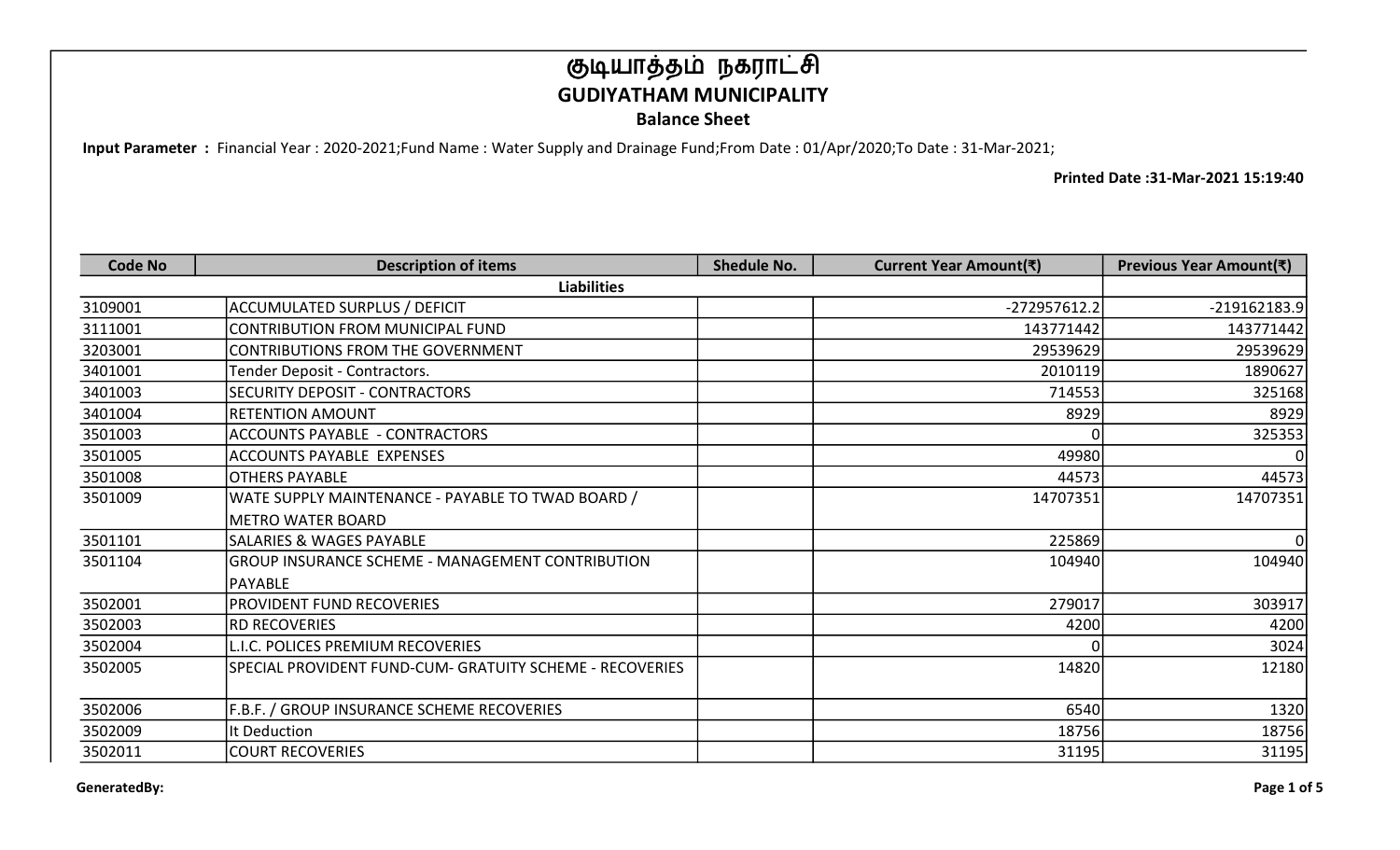Input Parameter : Financial Year : 2020-2021;Fund Name : Water Supply and Drainage Fund;From Date : 01/Apr/2020;To Date : 31-Mar-2021;

| 3502013 | <b>INCOME TAX DEDUCTIONS - CONTRACTORS</b>                |              | 15975          | 13961          |
|---------|-----------------------------------------------------------|--------------|----------------|----------------|
| 3502014 | <b>OTHER RECOVERIES</b>                                   |              | 601795         | 601795         |
| 3502015 | <b>VAT - PAYABLE</b>                                      |              | 175226         | 175226         |
| 3502016 | <b>ROYALTY PAYABLE</b>                                    |              | 1074191        | 1074191        |
| 3502017 | <b>SERVICE TAX PAYABLE</b>                                |              | 85692          | 85692          |
| 3502021 | <b>CPF SUBSCRIPTION RECOVERIES</b>                        |              | 638327         | 654333         |
| 3502023 | <b>Health Fund Subscription</b>                           |              | 216575         | 195695         |
| 3502025 | Manual Workers Genenral Welfare Fund                      |              | 375578         | 265440         |
| 3502032 | <b>CGST - PAYABLE</b>                                     |              | 8588           | 4064           |
| 3502033 | <b>SGST - PAYABLE</b>                                     |              | 8588           | 4064           |
| 3502035 | One Day Salary .Recovery Payable                          |              |                |                |
| 3502036 | Audit Objection - Recoveries payable                      |              |                | $\mathbf 0$    |
| 3503001 | Recoveries - Payable to Other Municipalities              |              |                | $\overline{0}$ |
| 3503003 | WATER SUPPLY AND DRAINAGE TAX - PAYABLE CURRENT / ARREARS |              | 600000         | 600000         |
| 3504101 | ADVANCE COLLECTION OF PROPERTY TAX                        |              | 486866         | 486866         |
| 3504102 | <b>ADVANCE COLLECTION - OTHER REVENUES</b>                |              | 3120           | 3120           |
| 3603001 | PROVISION FOR DOUBTFUL COLLECTION OF REVENUE ITEMS        |              | 11980468       | 11980468       |
|         |                                                           | <b>Total</b> | $-65154710.16$ | $-11924664.86$ |
|         | <b>Assets</b>                                             |              |                |                |
| 4101001 | <b>LAND -GROSS BLOCK</b>                                  |              | 2095439        | 2095439        |
| 4102001 | BUILDINGS - GROSS BLOCK                                   |              | 383560         | 383560         |
| 4103003 | <b>ROADS &amp; PAVEMENTS - CONCRETE - GROSS BLOCK</b>     |              | 62986          | 62986          |
| 4103102 | DRAINAGE AND SEWERAGE PIPES, CONDUITS, CHANNELS ETC. -    |              | 1591663        | 1591663        |
|         | <b>GROSS BLOCK</b>                                        |              |                |                |
|         |                                                           |              |                |                |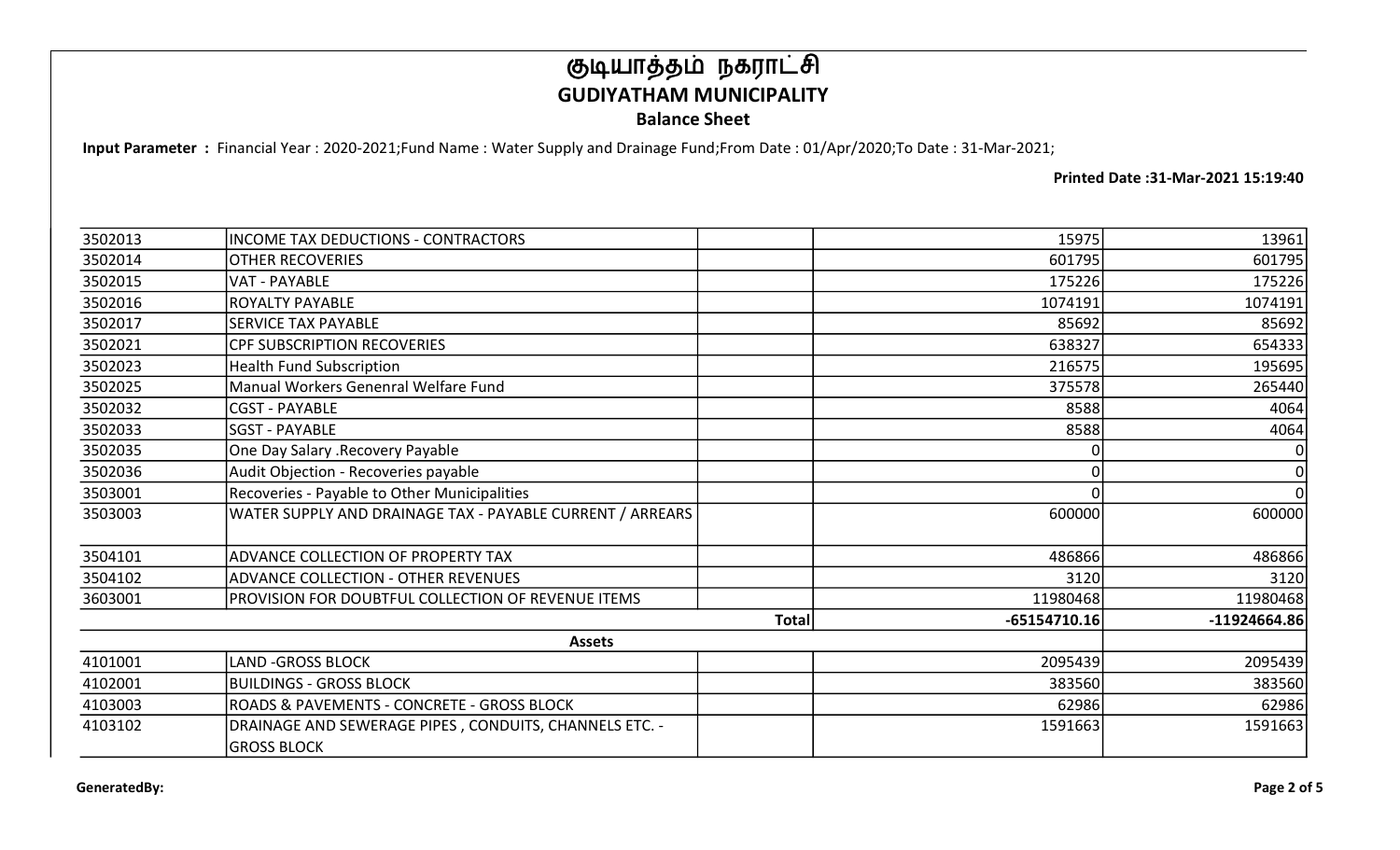Input Parameter : Financial Year : 2020-2021;Fund Name : Water Supply and Drainage Fund;From Date : 01/Apr/2020;To Date : 31-Mar-2021;

| 4103201 | WATER SUPPLY - HEAD WORKS, OHT ETC. AND WATER SUPPLY                                  | 31620823   | 31620823    |
|---------|---------------------------------------------------------------------------------------|------------|-------------|
|         | lMAINS - GROSS BLOCK                                                                  |            |             |
| 4103202 | GROUND WATER WELLS/ DEEP BORE WELLS - GROSS BLOCK                                     | 74037869   | 74037869    |
| 4103203 | RESERVOIRS - GROSS BLOCK                                                              | 165707     | 165707      |
| 4104001 | IPLANT AND MACHINERIES - GROSS BLOCK                                                  | 5233709    | 5233709     |
| 4104003 | HAND PUMPS - INDIAN MARK II - GROSS BLOCK                                             | 165779     | 165779      |
| 4105002 | LIGHT VEHICLES - GROSS BLOCK                                                          | 736147     | 736147      |
| 4107002 | ELECTRICAL INSTALLATIONS - LAMPS / TUBE LIGHT FITTINGS -                              | 681104     | 681104      |
|         | IGROSS BLOCK                                                                          |            |             |
| 4112001 | BUILDINGS - ACCUMULATED DEPRECIATION                                                  | $-282157$  | $-282157$   |
| 4113003 | ROADS & PAVEMENTS - CONCRETE - ACCUMULATED DEPRECIATION                               | $-31494$   | $-31494$    |
| 4113005 | ROADS & PAVEMENTS - OTHERS - ACCUMULATED DEPRECIATION                                 | $-2910$    | $-2910$     |
| 4113102 | DRAINAGE SEWERAGE PIPES, CONDUITS ETC. - ACCUMALATED<br><b>IDEPRECIATION</b>          | $-390111$  | $-390111$   |
| 4113201 | HEAD WORKS, OHT ETC. WATER SUPPLY MAINS - ACCUMALATED<br><i><b>IDEPRECIAITION</b></i> | -46580265  | $-46580265$ |
| 4113202 | GROUND WATER WELLS/ DEEP BORE WELLS - ACCUMALTED<br><b>IDEPRECIATION</b>              | -85501195  | $-85501195$ |
| 4113203 | RESERVOIRS - ACCUMULATED DEPRECIATION                                                 | -98955     | -98955      |
| 4114001 | PLANT & MACHINERY - ACCUMULATED DEPRECIATION                                          | -7578265   | -7578265    |
| 4114003 | HAND PUMPS - INDIA MARK (II) - ACCUMULATED DEPRECIATION                               | $-232091$  | $-232091$   |
| 4115003 | OTHER VEHICLES - ACCUMULATED DEPRECIATION                                             | $-1468458$ | $-1468458$  |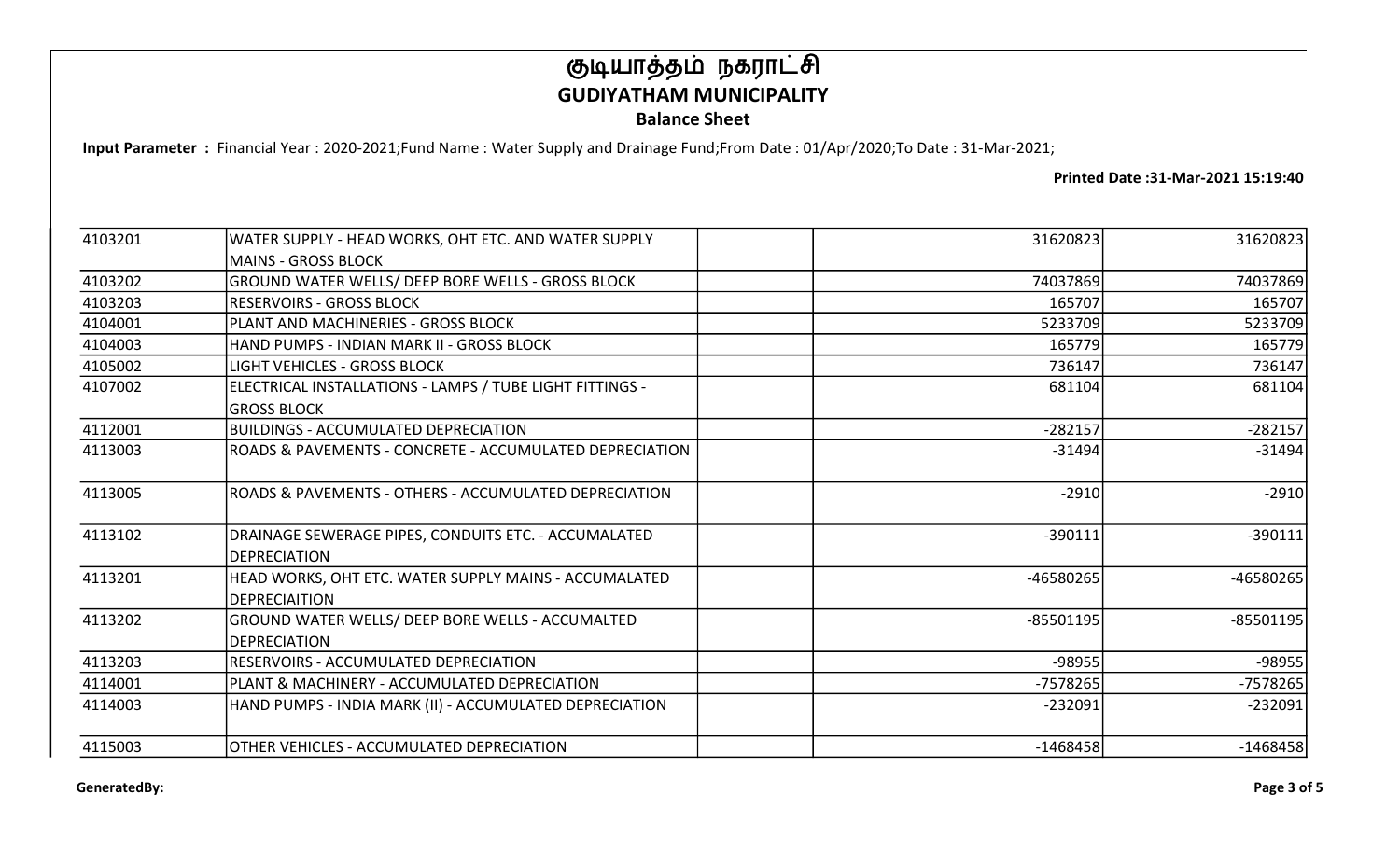Input Parameter : Financial Year : 2020-2021;Fund Name : Water Supply and Drainage Fund;From Date : 01/Apr/2020;To Date : 31-Mar-2021;

| 4117002 | ELECTIRCAL INSTALLATIONS - LAMPS & TUBE LIGHTS FITTINGS -           | $-591304$  | $-591304$ |
|---------|---------------------------------------------------------------------|------------|-----------|
|         | <b>ACCUMULATED DEPRECIATION</b>                                     |            |           |
| 4117003 | ELECTIRCAL INSTALLATIONS - OTHERS - ACCUMULATED                     | $-817324$  | $-817324$ |
|         | <b>DEPRECIATION</b>                                                 |            |           |
| 4121001 | <b>PROJECTS - IN - PROGRESS ACCOUNT</b>                             | 3299890    | 0         |
| 4122001 | <b>PROJECTS - IN - PROGRESS ACCOUNT</b>                             | 5007721    | $\Omega$  |
| 4311903 | PROFESSION TAX - RECOVERABLE - CURRENT                              | $-22500$   | $\Omega$  |
| 4311907 | Water Supply and Drainage Tax - Recoverable - Residential -         | 5137427.63 | 751026    |
|         | Current                                                             |            |           |
| 4311908 | Water Supply and Drainage Tax - Recoverable - Commercial -          | 4102529.33 | 197150    |
|         | Current                                                             |            |           |
| 4311909 | Water Supply and Drainage Tax - Recoverable - Industrial - Current  | 25678.76   | 2773      |
| 4311910 | Water Supply and Drainage Tax - Recoverable - Vacant Sites -        | 4423063.24 | 61876     |
|         | Current                                                             |            |           |
| 4311912 | Water Supply and Drainage Tax - Recoverable - Residential - Arrears | 3688863    | 2810597   |
| 4311913 | Water Supply and Drainage Tax - Recoverable - Commercial -          | 240141     | 125741    |
|         | Arrears                                                             |            |           |
| 4311914 | Water Supply and Drainage Tax - Recoverable - Industrial - Arrears  | 3189       | 3107      |
| 4311915 | Water Supply and Drainage Tax - Recoverable - Vacant Sites -        | 23604835   | 284741    |
|         | Arrears                                                             |            |           |
| 4313003 | <b>WATER CHARGES RECOVERABLE - CURRENT</b>                          | 6223919    | 3265816   |
| 4313004 | <b>WATER CHARGES RECOVERABLE - ARREARS</b>                          | 10144826   | 8568727   |